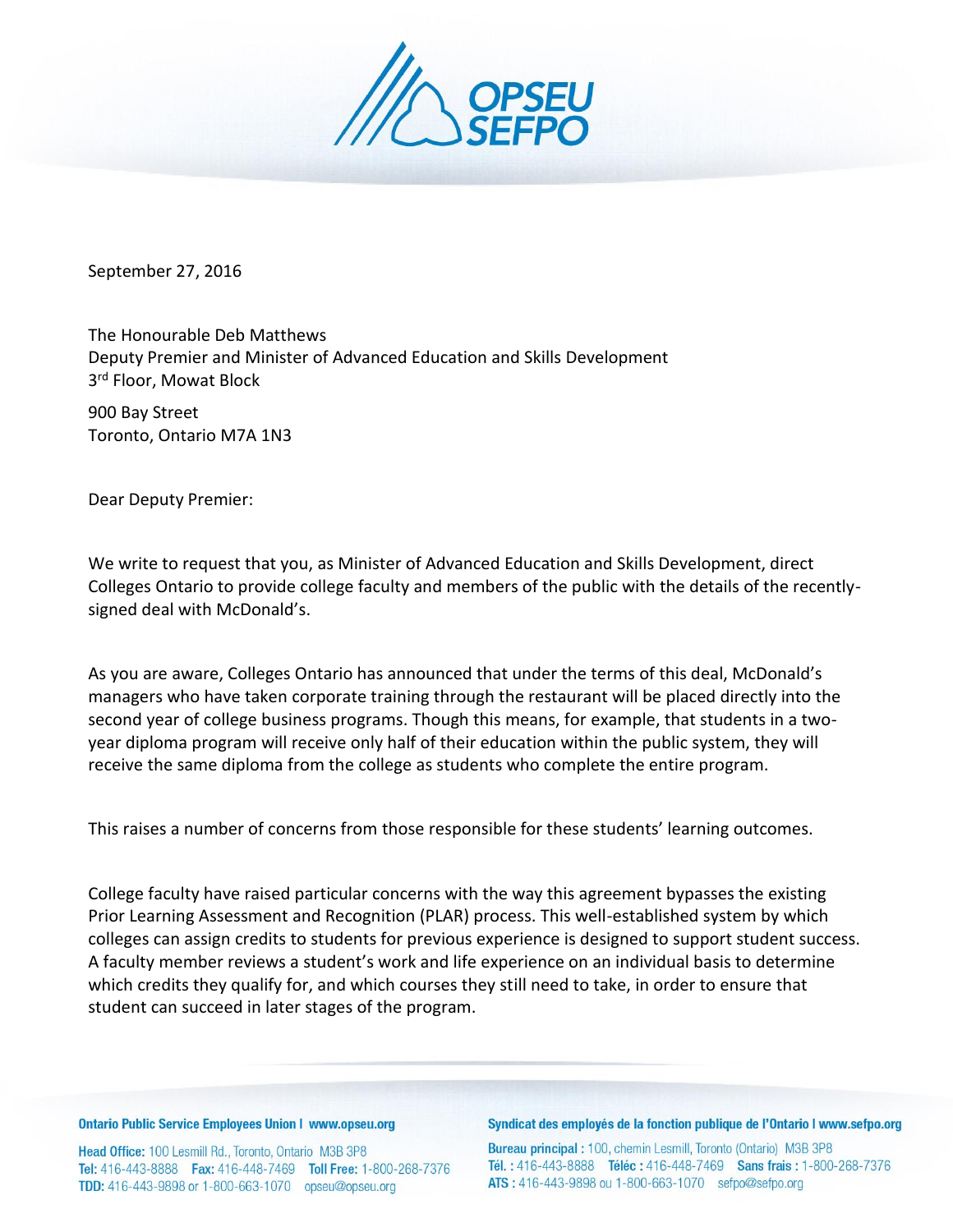By contrast, faculty are concerned about the outcomes of McDonald's staff entering the program through this deal. With no details on how Colleges Ontario has determined that these students have received sufficient training in all areas covered in the first year of a business program, whether macroeconomics or business ethics, faculty are unable to be sure these students can succeed in later years of the program.

Faculty are also raising questions about whether graduates under this new scheme will have the breadth of knowledge and training required to succeed in the business world.

The future of our province requires students that are positioned to succeed in an innovative and knowledge-based economy. Students who graduate with a business diploma should have the skills and knowledge needed throughout the business world, not merely within one particular company in one specific industry.

This type of broad preparation is what is offered by our colleges. When we sacrifice this breadth of training for the limited scope of a corporate training seminar – trading the skills to succeed in the new economy for the skills to function within a specific company – we fail the next generation of learners, and the business world that will rely on them in the years to come.

We are asking you, Deputy Premier, to use your authority as Minister of Advanced Education and Skills Development to direct Colleges Ontario to be transparent about this deal and provide faculty with details on how the corporate training offered by McDonald's has been assessed as equivalent to the courses offered in our public colleges.

The secrecy surrounding this deal raises further questions about why Colleges Ontario will not release the details. Given that this deal has significant implications for our public college system, why is the public being kept in the dark?

Are there additional terms that the public remains unaware of? Has money changed hands in order to ensure that this corporate training program will be accepted in lieu of true education? These questions, and more, will remain unanswered until the full deal is released to the public.

## **Ontario Public Service Employees Union I www.opseu.org**

Head Office: 100 Lesmill Rd., Toronto, Ontario M3B 3P8 Tel: 416-443-8888 Fax: 416-448-7469 Toll Free: 1-800-268-7376 TDD: 416-443-9898 or 1-800-663-1070 opseu@opseu.org

## Syndicat des employés de la fonction publique de l'Ontario I www.sefpo.org

Bureau principal: 100, chemin Lesmill, Toronto (Ontario) M3B 3P8 Tél.: 416-443-8888 Téléc: 416-448-7469 Sans frais: 1-800-268-7376 ATS: 416-443-9898 ou 1-800-663-1070 sefpo@sefpo.org